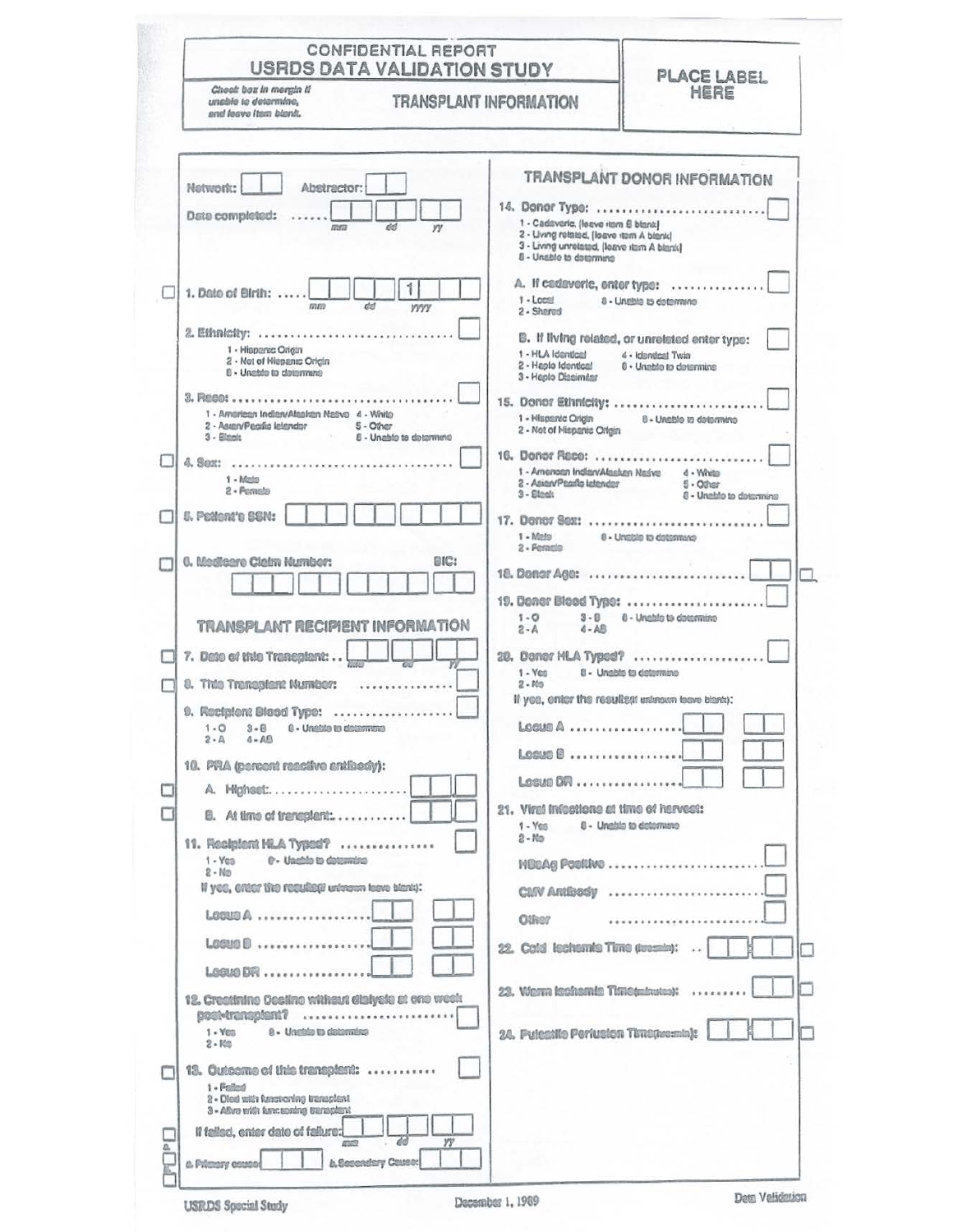| <b>USRDS DATA VALIDATION STUDY</b>                                                                                                            | PLACE LABEL                                                                                                                                                                                     |                                                                                                                                                                |  |  |  |  |  |  |
|-----------------------------------------------------------------------------------------------------------------------------------------------|-------------------------------------------------------------------------------------------------------------------------------------------------------------------------------------------------|----------------------------------------------------------------------------------------------------------------------------------------------------------------|--|--|--|--|--|--|
| Check box in margin if<br><b>DIALYSIS PATIENT INFORMATION</b><br>unable to determine,<br>and leave item blank.                                |                                                                                                                                                                                                 | HERE                                                                                                                                                           |  |  |  |  |  |  |
| Network:<br>Abstractor                                                                                                                        | 10. Date of first ESRD Service:                                                                                                                                                                 | mm                                                                                                                                                             |  |  |  |  |  |  |
| Date completed:<br>dd<br>W<br>昆带<br>1. Was Medicare the primary insurer throughout                                                            | 1 - Dialysis without home or self-care training<br>2 - Dialysis with home or self-care training<br>3 - Transplant<br>8 - Unable to determine                                                    | 11. Type of first ESRD service:                                                                                                                                |  |  |  |  |  |  |
| the period of 10/01/87 to 03/31/88:<br>1 - Yes 2 - No 8 - Unable to determine                                                                 | 12. Primary disease causing ESRD:                                                                                                                                                               | Use ICD9CM codes; left justified                                                                                                                               |  |  |  |  |  |  |
| If no, enter the date that Medicare became the<br>primary insurer and the name of the other<br>primary insurer(s)                             |                                                                                                                                                                                                 | 13. Secondary Causes (enter if known, else leave blank):<br>c.                                                                                                 |  |  |  |  |  |  |
| Medicare:<br>mm<br>Other (specify):                                                                                                           |                                                                                                                                                                                                 | d.                                                                                                                                                             |  |  |  |  |  |  |
| 2. Dialysis/transplant provider as of 10/01/87:<br>3. Date of Birth:                                                                          | 1 - Living, on dialysis, [skip items 15 & 16]<br>4 - Living, unknown status [skip items 15 & 16]<br>5 - Dead, [complete items 15 & 16]<br>8 - Unable to determine [skip items 15 & 16]          | 14. Status of patient as of 03/31/88:<br>2 - Living with functioning graft, [skip items 15 & 16]<br>3 - Living, recovered renal function, [skip items 15 & 16] |  |  |  |  |  |  |
| dd<br><b>VVVV</b><br><b>FRITT</b><br>4. Ethnicity:                                                                                            | 15. Date of death:                                                                                                                                                                              | <b>173 FTT</b>                                                                                                                                                 |  |  |  |  |  |  |
| 1 - Hispanic Origin<br>2 - Not of Hispanic Origin<br>8 - Unable to determine                                                                  | 16.  Causes of death:<br>Primary                                                                                                                                                                |                                                                                                                                                                |  |  |  |  |  |  |
| 5. Race:<br>1 - American Indian/Alaskan Native 4 - White<br>2 - Asian/Pacific Islander<br>5 - Other<br>8 - Unable to determine<br>$3 - Black$ | Secondary<br>Cause of Desth Codes:<br>01 - Pericarditis (Including cardiac tamponade)<br>02 - Mycoardial inferation, acute<br>03 - Cardian (other than 01 or 02)                                | 04 - Cerebrovascuter (including spontaneous subdural                                                                                                           |  |  |  |  |  |  |
| 6. Sex:<br><br>$1 -$ Malo<br>2 - Female                                                                                                       | hematoma)<br>05 - Erribolism, ein<br>06 - Embolism, pulmpnary<br>07 - GI hememhago<br>08 - Vescular access homorrhage<br>09 - Hemorrhage (other than 04, 07, or 03)<br>10 - Pulminary infection |                                                                                                                                                                |  |  |  |  |  |  |
| 7. Patient's SSN:                                                                                                                             | 11 - Septipemin<br>12 - Viral hopatitis<br>13 - Infection (other than 10, 11, 12)<br>14 - Hyperkalemia<br>15 - Pancreatitie                                                                     |                                                                                                                                                                |  |  |  |  |  |  |
| BIC:<br>8. Medicare Claim Number:                                                                                                             | 16 - Malignancy<br>17 - Withdrawal from dialysis<br>18 - Suícido<br>20 - Accidental death not treatment related<br>21 - Unimown cause                                                           | 19 - Acoldental death, treatment related (other than 05)                                                                                                       |  |  |  |  |  |  |
| 9. Current Address:                                                                                                                           | 22 - Other                                                                                                                                                                                      |                                                                                                                                                                |  |  |  |  |  |  |
| State:                                                                                                                                        |                                                                                                                                                                                                 | Source of causes of death:                                                                                                                                     |  |  |  |  |  |  |
| Zip Code:                                                                                                                                     | 2 - Other:                                                                                                                                                                                      | 1 - Death Certificate (see instructions)                                                                                                                       |  |  |  |  |  |  |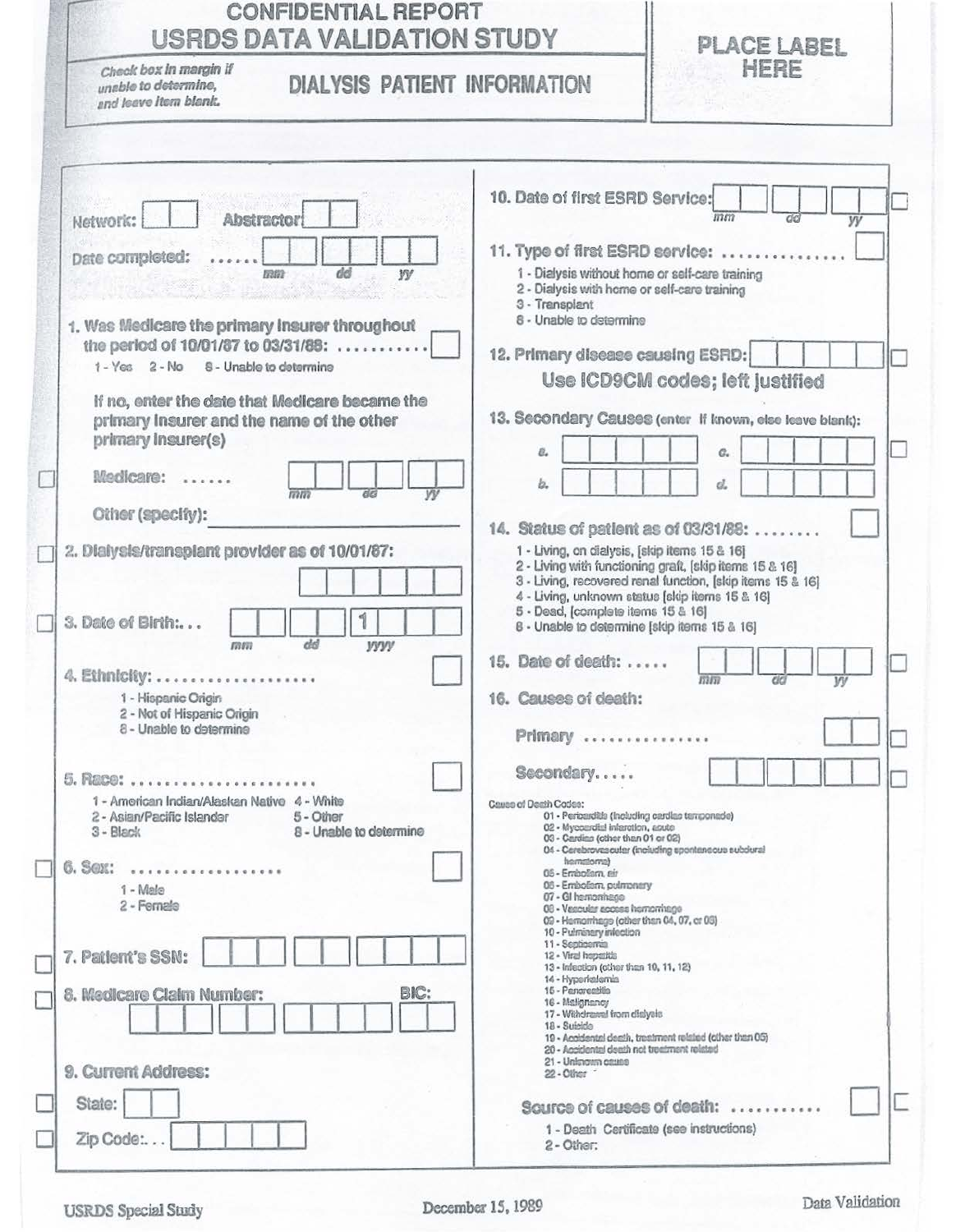| $Page$ of                                                        |                                                                                                                                                                                                                                                                                                                                                                                                                                                                                                                                                                            |               |                                                                                                                         |   |                                        |        |                     |                                                | <b>DIALYSIS TREATMENTS</b>                                                                                                                                                                                                                                                                                                                                                                                                                                                                                                                                                          |                         |                                                                                                                                                                                                                                                                                                      | Pot. 10 |                       |
|------------------------------------------------------------------|----------------------------------------------------------------------------------------------------------------------------------------------------------------------------------------------------------------------------------------------------------------------------------------------------------------------------------------------------------------------------------------------------------------------------------------------------------------------------------------------------------------------------------------------------------------------------|---------------|-------------------------------------------------------------------------------------------------------------------------|---|----------------------------------------|--------|---------------------|------------------------------------------------|-------------------------------------------------------------------------------------------------------------------------------------------------------------------------------------------------------------------------------------------------------------------------------------------------------------------------------------------------------------------------------------------------------------------------------------------------------------------------------------------------------------------------------------------------------------------------------------|-------------------------|------------------------------------------------------------------------------------------------------------------------------------------------------------------------------------------------------------------------------------------------------------------------------------------------------|---------|-----------------------|
|                                                                  | Complete one line for each dialysis treatment type that the patient utilized in the time period of October 1, 1987 to March 31, 1988. IF YOU NEED<br>ADDITIONAL SPACE, CONTINUE ON ANOTHER COPY OF THIS FORM.<br>ltem 5: Enter the number of sessions between the begin and end date by using actual counts from records for the dialysis types of hemodialysis and<br>Intermittent peritoneal. Leave blank for CCPD and CAPD.<br>hem 7: If the patient is transferred to another dialysis facility or for transplant, complete this item with the # of the facility/unit. |               |                                                                                                                         |   |                                        |        |                     |                                                |                                                                                                                                                                                                                                                                                                                                                                                                                                                                                                                                                                                     |                         |                                                                                                                                                                                                                                                                                                      |         |                       |
| CODES:                                                           | Refer to the instruction sheets for additional information on all items.                                                                                                                                                                                                                                                                                                                                                                                                                                                                                                   |               |                                                                                                                         |   |                                        |        |                     |                                                |                                                                                                                                                                                                                                                                                                                                                                                                                                                                                                                                                                                     |                         |                                                                                                                                                                                                                                                                                                      |         |                       |
| <b>DIALYSIS TYPE</b><br>1 - Hemodialysis<br>3-CAPD<br>$A - CCPD$ | 2 - Intermittent Peritoneel<br>8 - Unable to determine                                                                                                                                                                                                                                                                                                                                                                                                                                                                                                                     | 4 - Home care | DIALYSIS SETTING<br>1 - Full-care in unit<br>2 - Self-care in unit<br>3 - Solf-oare training<br>8 - Unable to determine |   | REASONS FOR THE END DATE:<br>dinhysis: |        |                     | 02 - Change in dialysis astting due to travel. | tice the following reseens for change from or to a known type or cetting of<br>01- Change in dielysis type/setting due to patient preference.<br>03 - Change to CAPD due to vascular access problems (in hemodialysis)<br>04 - Change to hemodialysis due to peritonitis (recurrent fungal, resistant on PD).<br>05 - Change to hemodialysis due to peritoneal catheter problems.<br>06 - Change in dialysis setting due to the completion of training.<br>07 - Change in dialysis type and/or setting, reason undetermined.<br>08 - Change in prescribed no. of aessions per week. |                         | Use the following respons for a gap in dialysis<br>treatments:<br>09 - Gap due to hospitalization.<br>10 - Geo due to travel.<br>11 - Gap due to transfer.<br>12 - Geo due to transplant.<br>13 - Gap due to recovery of renal function.<br>14 - Gap due to death.<br>15 - Gap, reason undetermined. |         |                       |
| $(1)$ Blaiysis<br>Type                                           | (2) Dialysis<br>Settlag                                                                                                                                                                                                                                                                                                                                                                                                                                                                                                                                                    | mmm           | (3)Start Date<br>cici                                                                                                   | W |                                        | 569620 | (4) End Date<br>chd | W                                              | (5) No. of<br>Sessions                                                                                                                                                                                                                                                                                                                                                                                                                                                                                                                                                              | (6) Rx. no.<br>per week | (7)Explanation of<br>a <sup>ond</sup> date                                                                                                                                                                                                                                                           |         | (8) New Facility/Unit |
|                                                                  |                                                                                                                                                                                                                                                                                                                                                                                                                                                                                                                                                                            |               |                                                                                                                         | 8 |                                        |        |                     | 8                                              |                                                                                                                                                                                                                                                                                                                                                                                                                                                                                                                                                                                     |                         |                                                                                                                                                                                                                                                                                                      |         |                       |
| 2.                                                               |                                                                                                                                                                                                                                                                                                                                                                                                                                                                                                                                                                            |               |                                                                                                                         | 8 |                                        |        |                     | 8                                              |                                                                                                                                                                                                                                                                                                                                                                                                                                                                                                                                                                                     |                         |                                                                                                                                                                                                                                                                                                      |         |                       |
| З.                                                               |                                                                                                                                                                                                                                                                                                                                                                                                                                                                                                                                                                            |               |                                                                                                                         | 8 |                                        |        |                     | 8                                              |                                                                                                                                                                                                                                                                                                                                                                                                                                                                                                                                                                                     |                         |                                                                                                                                                                                                                                                                                                      |         |                       |
| 4.                                                               |                                                                                                                                                                                                                                                                                                                                                                                                                                                                                                                                                                            |               |                                                                                                                         | 8 |                                        |        |                     | 8                                              |                                                                                                                                                                                                                                                                                                                                                                                                                                                                                                                                                                                     |                         |                                                                                                                                                                                                                                                                                                      |         |                       |
| 5,                                                               |                                                                                                                                                                                                                                                                                                                                                                                                                                                                                                                                                                            |               |                                                                                                                         | 8 |                                        |        |                     | 8                                              |                                                                                                                                                                                                                                                                                                                                                                                                                                                                                                                                                                                     |                         |                                                                                                                                                                                                                                                                                                      |         |                       |
| 6.                                                               |                                                                                                                                                                                                                                                                                                                                                                                                                                                                                                                                                                            |               |                                                                                                                         | 8 |                                        |        |                     | 8                                              |                                                                                                                                                                                                                                                                                                                                                                                                                                                                                                                                                                                     |                         |                                                                                                                                                                                                                                                                                                      |         |                       |
|                                                                  |                                                                                                                                                                                                                                                                                                                                                                                                                                                                                                                                                                            |               |                                                                                                                         | 8 |                                        |        |                     | 8                                              |                                                                                                                                                                                                                                                                                                                                                                                                                                                                                                                                                                                     |                         |                                                                                                                                                                                                                                                                                                      |         |                       |
|                                                                  |                                                                                                                                                                                                                                                                                                                                                                                                                                                                                                                                                                            |               |                                                                                                                         | 8 |                                        |        |                     | 8                                              |                                                                                                                                                                                                                                                                                                                                                                                                                                                                                                                                                                                     |                         |                                                                                                                                                                                                                                                                                                      |         |                       |
|                                                                  |                                                                                                                                                                                                                                                                                                                                                                                                                                                                                                                                                                            |               |                                                                                                                         |   |                                        |        |                     |                                                |                                                                                                                                                                                                                                                                                                                                                                                                                                                                                                                                                                                     |                         |                                                                                                                                                                                                                                                                                                      |         |                       |
|                                                                  |                                                                                                                                                                                                                                                                                                                                                                                                                                                                                                                                                                            |               |                                                                                                                         | 8 |                                        |        |                     | 8                                              |                                                                                                                                                                                                                                                                                                                                                                                                                                                                                                                                                                                     |                         |                                                                                                                                                                                                                                                                                                      |         |                       |
|                                                                  |                                                                                                                                                                                                                                                                                                                                                                                                                                                                                                                                                                            |               |                                                                                                                         |   |                                        |        |                     | 8                                              |                                                                                                                                                                                                                                                                                                                                                                                                                                                                                                                                                                                     |                         |                                                                                                                                                                                                                                                                                                      |         |                       |
|                                                                  |                                                                                                                                                                                                                                                                                                                                                                                                                                                                                                                                                                            |               |                                                                                                                         |   |                                        |        |                     | 8                                              |                                                                                                                                                                                                                                                                                                                                                                                                                                                                                                                                                                                     |                         |                                                                                                                                                                                                                                                                                                      |         |                       |
|                                                                  |                                                                                                                                                                                                                                                                                                                                                                                                                                                                                                                                                                            |               |                                                                                                                         |   |                                        |        |                     |                                                |                                                                                                                                                                                                                                                                                                                                                                                                                                                                                                                                                                                     |                         |                                                                                                                                                                                                                                                                                                      |         |                       |

**USRDS** Special Study

 $\mathbf{u}$ 

Data Validation